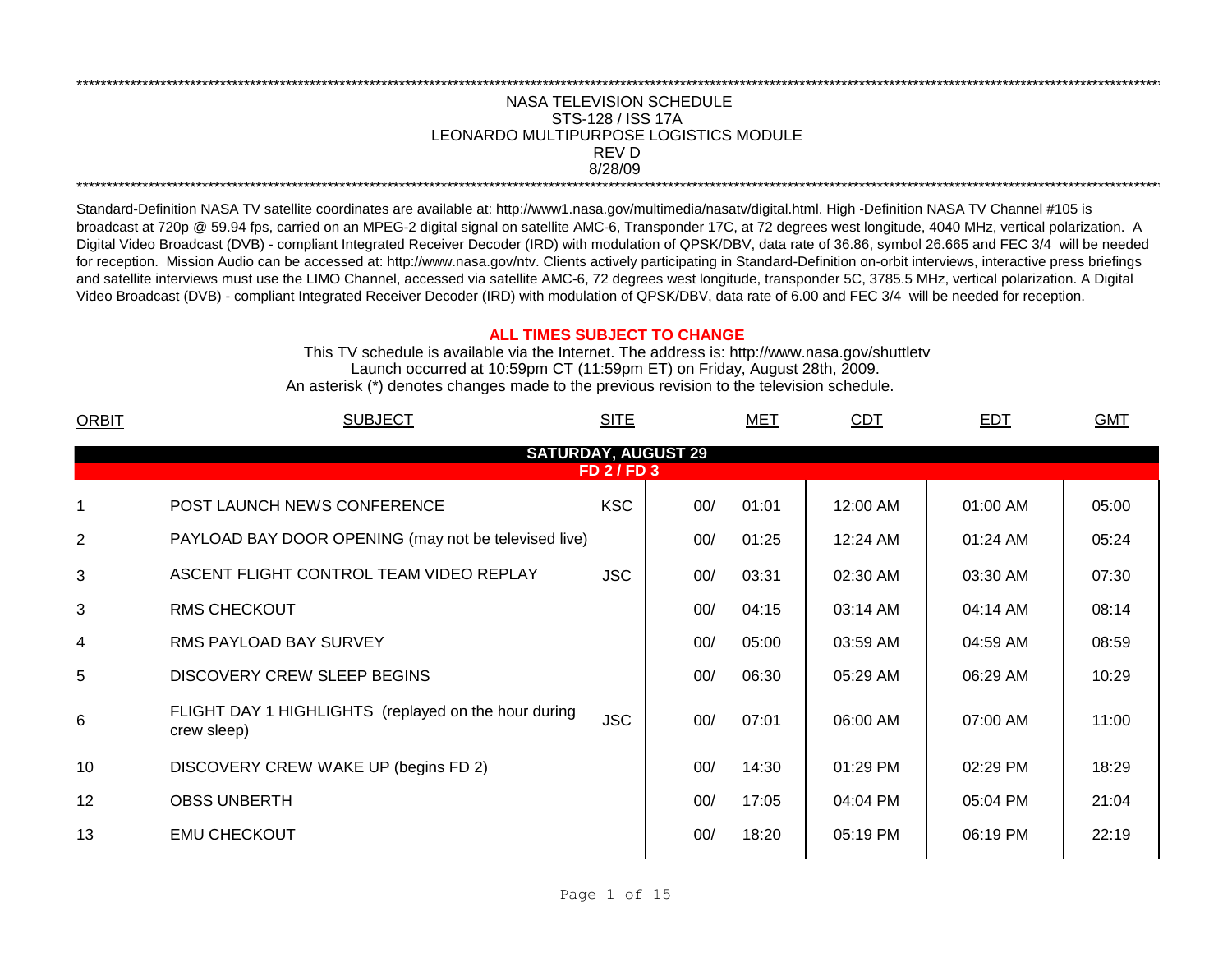| <b>ORBIT</b><br>13 | <b>SUBJECT</b><br>RMS/OBSS SURVEY OF DISCOVERY TPS BEGINS           | <b>SITE</b>      | 00/ | <b>MET</b><br>18:20 | <b>CDT</b><br>05:19 PM | <b>EDT</b><br>06:19 PM | <b>GMT</b><br>22:19 |  |
|--------------------|---------------------------------------------------------------------|------------------|-----|---------------------|------------------------|------------------------|---------------------|--|
| 17                 | <b>MISSION STATUS BRIEFING</b>                                      | <b>JSC</b>       | 01/ | 00:01               | 11:00 PM               | 12:00 AM               | 04:00               |  |
| 17                 | <b>OBSS BERTH</b>                                                   |                  | 01/ | 00:15               | 11:14 PM               | 12:14 AM               | 04:14               |  |
|                    | <b>SUNDAY, AUGUST 30</b>                                            |                  |     |                     |                        |                        |                     |  |
|                    |                                                                     | <b>FD 2/FD 3</b> |     |                     |                        |                        |                     |  |
| 18                 | RENDEZVOUS TOOL CHECKOUT                                            |                  | 01/ | 01:35               | 12:34 AM               | 01:34 AM               | 05:34               |  |
| 18                 | CENTERLINE CAMERA INSTALLATION                                      |                  | 01/ | 01:50               | 12:49 AM               | 01:49 AM               | 05:49               |  |
| 18                 | OMS POD SURVEY                                                      |                  | 01/ | 02:05               | 01:04 AM               | 02:04 AM               | 06:04               |  |
| 18                 | <b>ODS RING EXTENSION</b>                                           |                  | 01/ | 02:20               | 01:19 AM               | 02:19 AM               | 06:19               |  |
| 20                 | <b>DISCOVERY CREW SLEEP BEGINS</b>                                  |                  | 01/ | 05:30               | 04:29 AM               | 05:29 AM               | 09:29               |  |
| 21                 | FLIGHT DAY 2 HIGHLIGHTS (replayed on the hour during<br>crew sleep  | <b>JSC</b>       | 01/ | 06:01               | 05:00 AM               | 06:00 AM               | 10:00               |  |
| 26                 | DISCOVERY CREW WAKE UP (begins FD 3)                                |                  | 01/ | 13:30               | 12:29 PM               | 01:29 PM               | 17:29               |  |
| 27                 | RENDEZVOUS OPERATIONS BEGIN                                         |                  | 01/ | 15:25               | 02:24 PM               | 03:24 PM               | 19:24               |  |
| 27                 | POST MISSION MANAGEMENT TEAM BRIEFING                               | <b>JSC</b>       | 01/ | 16:01               | 03:00 PM               | 04:00 PM               | 20:00               |  |
| 29                 | <b>TI BURN</b>                                                      |                  | 01/ | 18:26               | 05:25 PM               | 06:25 PM               | 22:25               |  |
| 30                 | DISCOVERY RENDEZVOUS PITCH MANEUVER                                 |                  | 01/ | 20:10               | 07:09 PM               | 08:09 PM               | 00:09               |  |
| 31                 | DISCOVERY / ISS DOCKING (may not be televised live)                 |                  | 01/ | 21:04               | 08:03 PM               | 09:03 PM               | 01:03               |  |
| 32                 | DISCOVERY / ISS CREW HATCH OPENING AND<br><b>WELCOME CEREMONY</b>   |                  | 01/ | 23:00               | 09:59 PM               | 10:59 PM               | 02:59               |  |
| 33                 | <b>DISCOVERY / ISS TRANSFERS BEGIN</b>                              |                  | 01/ | 23:35               | 10:34 PM               | 11:34 PM               | 03:34               |  |
| 33                 | <b>SSRMS GRAPPLE / UNBERTH OBSS FROM</b><br>DISCOVERY'S PAYLOAD BAY |                  | 01/ | 23:35               | 10:34 PM               | 11:34 PM               | 03:34               |  |
| 32                 | <b>MISSION STATUS BRIEFING</b>                                      | <b>JSC</b>       | 02/ | 00:01               | 11:00 PM               | 12:00 AM               | 04:00               |  |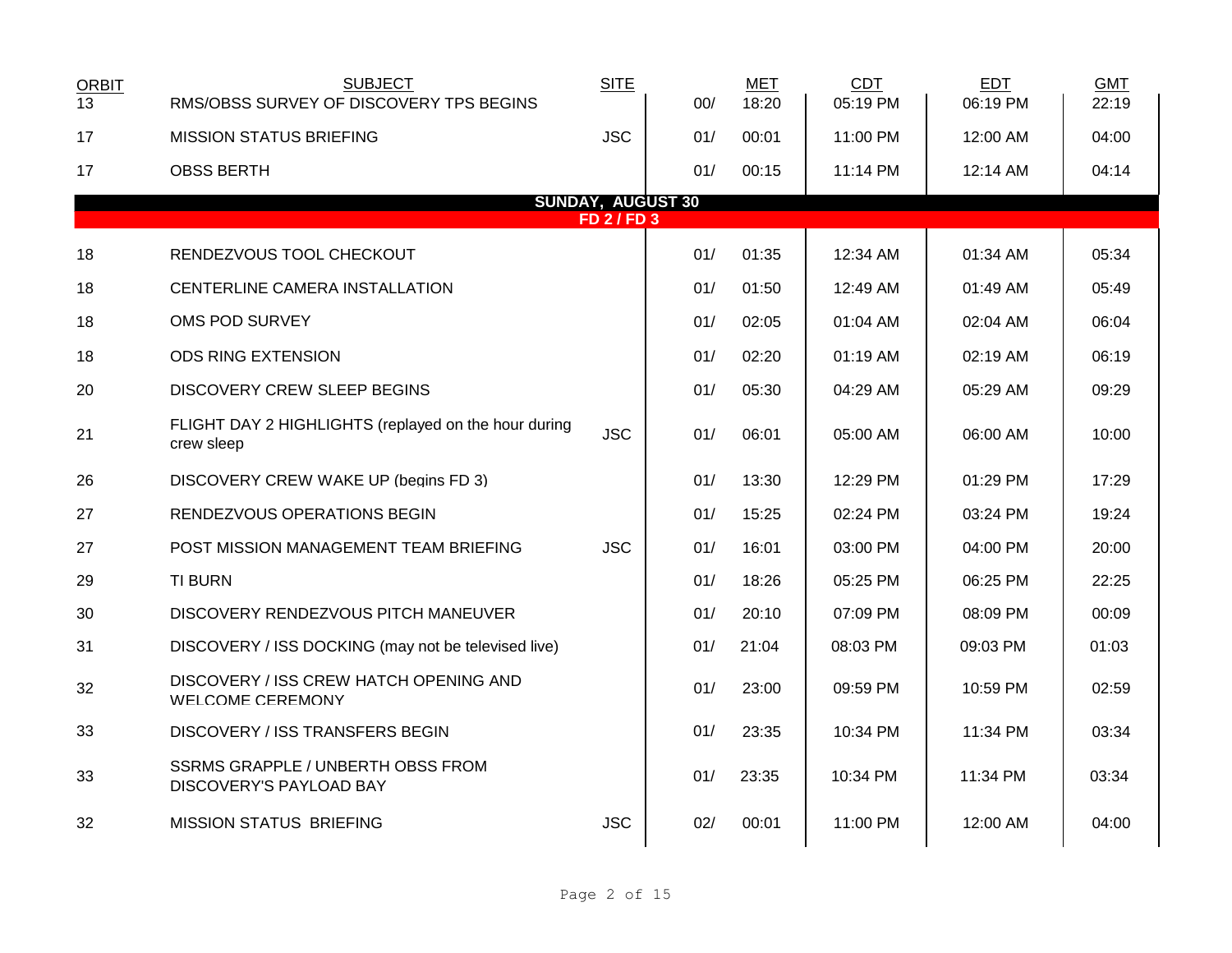| <b>ORBIT</b> | <b>SUBJECT</b>                                                                                                                       | <b>SITE</b>              |     | <b>MET</b> | CDT      | <b>EDT</b> | <b>GMT</b> |
|--------------|--------------------------------------------------------------------------------------------------------------------------------------|--------------------------|-----|------------|----------|------------|------------|
| 33           | KOPRA / STOTT SOYUZ SEATLINER SWAP AND<br>INSTALLATION (Stott officially joins Expedition 20, Kopra<br>ioins STS-128 Crew)           |                          | 02/ | 00:45      | 11:44 PM | 12:44 AM   | 04:44      |
|              |                                                                                                                                      | <b>MONDAY, AUGUST 31</b> |     |            |          |            |            |
|              |                                                                                                                                      | <b>FD 3/FD 4</b>         |     |            |          |            |            |
| 34           | <b>SSRMS HANDOFF OBSS TO SRMS</b>                                                                                                    |                          | 02/ | 01:45      | 12:44 AM | 01:44 AM   | 05:44      |
| 34           | SHUTTLE VTR PLAYBACK OF DOCKING                                                                                                      |                          | 02/ | 01:50      | 12:49 AM | 01:49 AM   | 05:49      |
| 36           | <b>ISS CREW SLEEP BEGINS</b>                                                                                                         |                          | 02/ | 05:00      | 03:59 AM | 04:59 AM   | 08:59      |
| 36           | <b>DISCOVERY CREW SLEEP BEGINS</b>                                                                                                   |                          | 02/ | 05:30      | 04:29 AM | 05:29 AM   | 09:29      |
| 37           | FLIGHT DAY 3 HIGHLIGHTS (replayed on the hour during<br>crew sleep)                                                                  | <b>JSC</b>               | 02/ | 06:01      | 05:00 AM | 06:00 AM   | 10:00      |
| 39           | HIGH DEFINITION FLIGHT DAY 3 CREW HIGHLIGHTS (if<br>available; on the NASA-TV HDTV Channel; replays at<br>10:00am CT and 11:00am CT) | <b>JSC</b>               | 02/ | 09:01      | 08:00 AM | 09:00 AM   | 13:00      |
| 39           | <b>VIDEO FILE</b>                                                                                                                    | HQ                       | 02/ | 10:01      | 09:00 AM | 10:00 AM   | 14:00      |
| 40           | <b>ISS FLIGHT DIRECTOR UPDATE</b>                                                                                                    | <b>JSC</b>               | 02/ | 12:01      | 11:00 AM | 12:00 PM   | 16:00      |
| 41           | ISS FLIGHT DIRECTOR UPDATE REPLAY                                                                                                    | <b>JSC</b>               | 02/ | 12:46      | 11:45 AM | 12:45 PM   | 16:45      |
| 41           | DISCOVERY / ISS CREW WAKE UP (begins FD 4)                                                                                           |                          | 02/ | 13:30      | 12:29 PM | 01:29 PM   | 17:29      |
| 43           | SSRMS GRAPPLE & UNBERTH LEONARDO MPLM                                                                                                |                          | 02/ | 15:40      | 02:39 PM | 03:39 PM   | 19:39      |
| 43           | POST MISSION MANAGEMENT TEAM BRIEFING                                                                                                | <b>JSC</b>               | 02/ | 16:01      | 03:00 PM | 04:00 PM   | 20:00      |
| 44           | <b>DISCOVERY / ISS TRANSFERS RESUME</b>                                                                                              |                          | 02/ | 16:30      | 03:29 PM | 04:29 PM   | 20:29      |
| 45           | SSRMS INSTALLATION OF LEONARDO MPLM ON<br><b>HARMONY NADIR PORT</b>                                                                  |                          | 02/ | 18:20      | 05:19 PM | 06:19 PM   | 22:19      |
| 46           | <b>MISSION STATUS BRIEFING</b>                                                                                                       | <b>JSC</b>               | 02/ | 20:31      | 07:30 PM | 08:30 PM   | 00:30      |
| 46           | MPLM VESTIBULE PRESSURIZATION AND ACTIVATION<br><b>BEGINS</b>                                                                        |                          | 02/ | 20:35      | 07:34 PM | 08:34 PM   | 00:34      |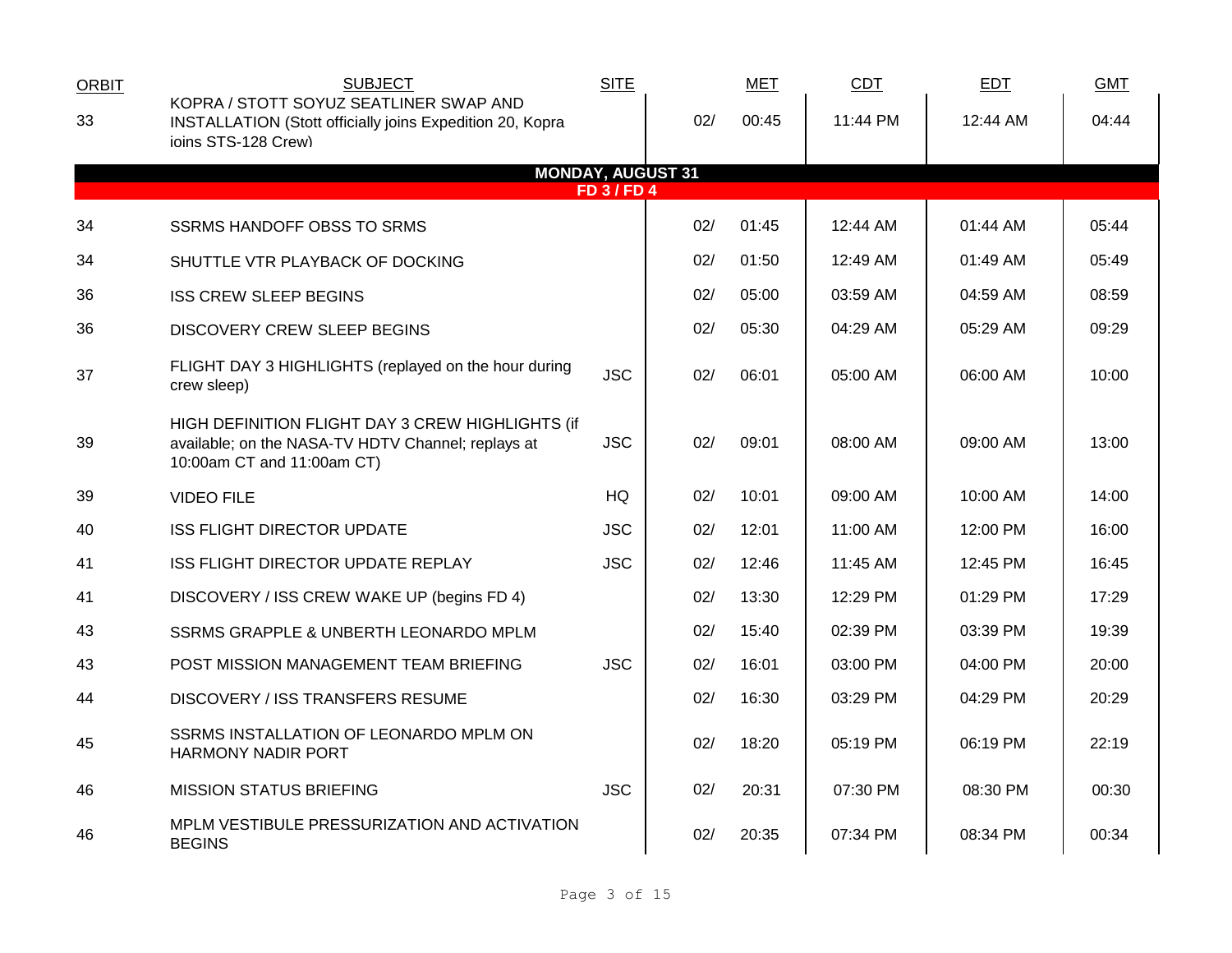| <b>ORBIT</b> | <b>SUBJECT</b>                                                                                                                       | <b>SITE</b>        |                             | <b>MET</b> | <b>CDT</b> | <b>EDT</b> | <b>GMT</b> |
|--------------|--------------------------------------------------------------------------------------------------------------------------------------|--------------------|-----------------------------|------------|------------|------------|------------|
| 49           | UNIVISION "Man in the Street" PAO EVENT (in native<br>language only)                                                                 | <b>ISS Ku</b>      | 02/                         | 23:50      | 10:49 PM   | 11:49 PM   | 03:49      |
|              |                                                                                                                                      |                    | <b>TUESDAY, SEPTEMBER 1</b> |            |            |            |            |
|              |                                                                                                                                      | <b>FD 4 / FD 5</b> |                             |            |            |            |            |
| 49           | EVA #1 PROCEDURE REVIEW                                                                                                              |                    | 03/                         | 00:55      | 11:54 PM   | 12:54 AM   | 04:54      |
| 50           | <b>MPLM INGRESS</b>                                                                                                                  |                    | 03/                         | 01:35      | 12:34 AM   | 01:34 AM   | 05:34      |
| 51           | EVA # 1 CAMPOUT BEGINS (Olivas & Stott)                                                                                              |                    | 03/                         | 03:25      | 02:24 AM   | 03:24 AM   | 07:24      |
| 51           | <b>ISS CREW SLEEP BEGINS</b>                                                                                                         |                    | 03/                         | 04:30      | 03:29 AM   | 04:29 AM   | 08:29      |
| 52           | <b>DISCOVERY CREW SLEEP BEGINS</b>                                                                                                   |                    | 03/                         | 05:00      | 03:59 AM   | 04:59 AM   | 08:59      |
| 52           | FLIGHT DAY 4 HIGHLIGHTS (replayed on the hour during<br>crew sleep)                                                                  | <b>JSC</b>         | 03/                         | 05:01      | 04:00 AM   | 05:00 AM   | 09:00      |
| 55           | HIGH DEFINITION FLIGHT DAY 4 CREW HIGHLIGHTS (if<br>available; on the NASA-TV HDTV Channel; replays at<br>10:00am CT and 11:00am CT) | <b>JSC</b>         | 03/                         | 09:01      | 08:00 AM   | 09:00 AM   | 13:00      |
| 55           | <b>VIDEO FILE</b>                                                                                                                    | HQ                 | 03/                         | 10:01      | 09:00 AM   | 10:00 AM   | 14:00      |
| 56           | <b>ISS FLIGHT DIRECTOR UPDATE</b>                                                                                                    | <b>JSC</b>         | 03/                         | 11:01      | 10:00 AM   | 11:00 AM   | 15:00      |
| 57           | ISS FLIGHT DIRECTOR UPDATE REPLAY                                                                                                    | <b>JSC</b>         | 03/                         | 11:46      | 10:45 AM   | 11:45 AM   | 15:45      |
| 57           | DISCOVERY / ISS CREW WAKE UP (begins FD 5)                                                                                           |                    | 03/                         | 13:00      | 11:59 AM   | 12:59 PM   | 16:59      |
| 57           | EVA #1 PREPARATIONS RESUME                                                                                                           |                    | 03/                         | 13:35      | 12:34 PM   | 01:34 PM   | 17:34      |
| 59           | <b>MPLM TRANSFERS BEGIN</b>                                                                                                          |                    | 03/                         | 16:00      | 02:59 PM   | 03:59 PM   | 19:59      |
| 59           | ZERO-G STOWAGE RACK TRANSFER FROM MPLM TO<br><b>HARMONY BEGINS</b>                                                                   |                    | 03/                         | 16:30      | 03:29 PM   | 04:29 PM   | 20:29      |
| 60           | C.O.L.B.E.R.T. TRANSFER TO ISS BEGINS                                                                                                |                    | 03/                         | 17:25      | 04:24 PM   | 05:24 PM   | 21:24      |
| 60           | EVA # 1 BEGINS (Olivas and Stott)                                                                                                    |                    | 03/                         | 17:50      | 04:49 PM   | 05:49 PM   | 21:49      |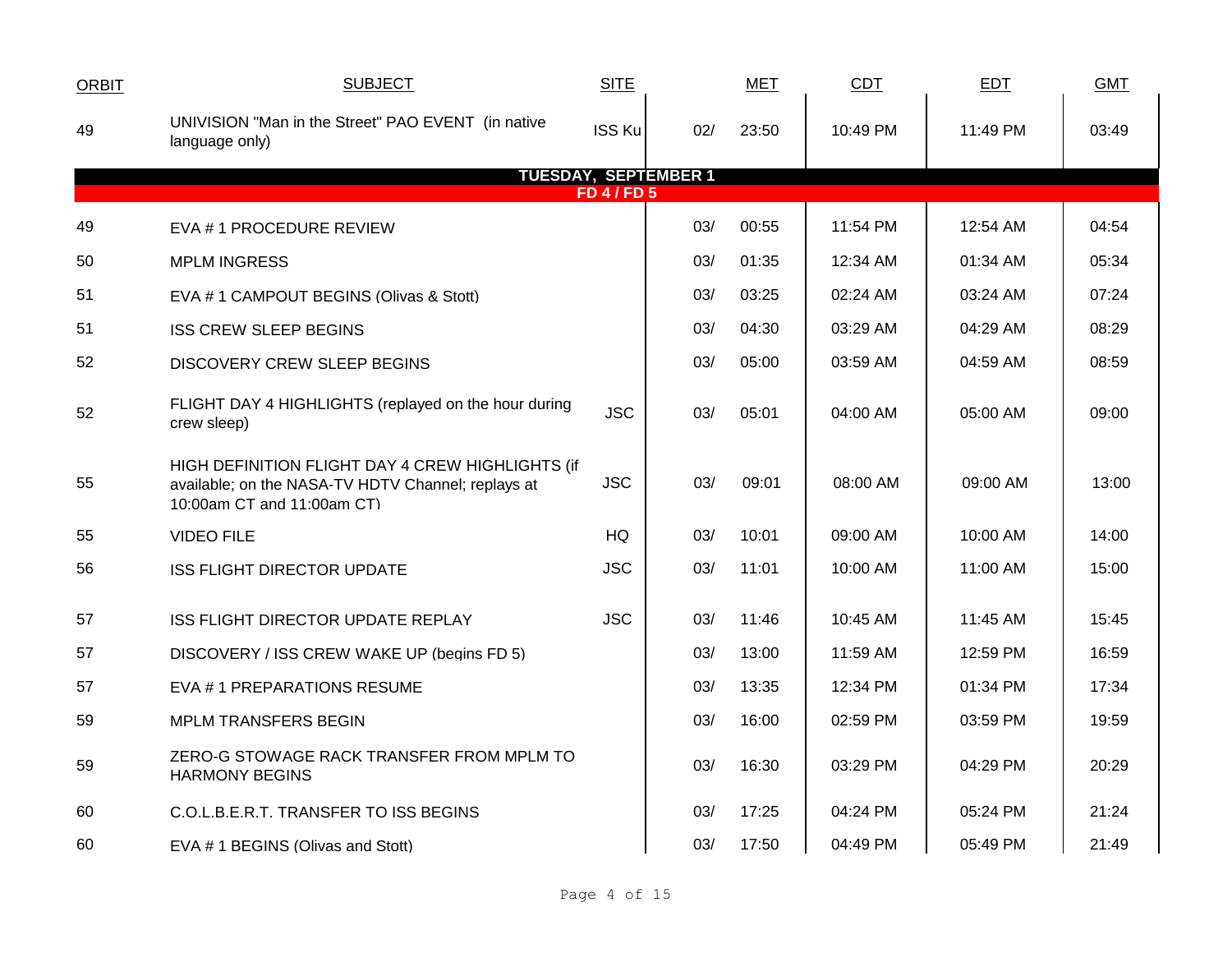| <b>ORBIT</b> | <b>SUBJECT</b>                                                                                                                       | <b>SITE</b>      |                               | <b>MET</b> | <b>CDT</b> | <b>EDT</b> | <b>GMT</b> |
|--------------|--------------------------------------------------------------------------------------------------------------------------------------|------------------|-------------------------------|------------|------------|------------|------------|
| 61           | P1 ATA RELEASE & TEMPORARY STOWAGE ON<br><b>SSRMS END EFFECTOR</b>                                                                   |                  | 03/                           | 18:35      | 05:34 PM   | 06:34 PM   | 22:34      |
| 61           | CREW QUARTERS TRANSFER TO ISS BEGINS                                                                                                 |                  | 03/                           | 18:45      | 05:44 PM   | 06:44 PM   | 22:44      |
| 62           | EUTEF RETRIEVAL & STOWAGE                                                                                                            |                  | 03/                           | 20:20      | 07:19 PM   | 08:19 PM   | 00:19      |
| 62           | ARS RACK TRANSFER TO HARMONY                                                                                                         |                  | 03/                           | 21:00      | 07:59 PM   | 08:59 PM   | 00:59      |
| 63           | MISSE-6 RETRIEVAL & STOWAGE                                                                                                          |                  | 03/                           | 22:10      | 09:09 PM   | 10:09 PM   | 02:09      |
| 64           | EVA #1 ENDS                                                                                                                          |                  | 04/                           | 00:20      | 11:19 PM   | 12:19 AM   | 04:19      |
|              |                                                                                                                                      | <b>FD 5/FD 6</b> | <b>WEDNESDAY, SEPTEMBER 2</b> |            |            |            |            |
|              |                                                                                                                                      |                  |                               |            |            |            |            |
| 66           | <b>MISSION STATUS BRIEFING</b>                                                                                                       | <b>JSC</b>       | 04/                           | 03:01      | 02:00 AM   | 03:00 AM   | 07:00      |
| 67           | <b>ISS CREW SLEEP BEGINS</b>                                                                                                         |                  | 04/                           | 04:00      | 02:59 AM   | 03:59 AM   | 07:59      |
| 67           | DISCOVERY CREW SLEEP BEGINS                                                                                                          |                  | 04/                           | 04:30      | 03:29 AM   | 04:29 AM   | 08:29      |
| 67           | FLIGHT DAY 5 HIGHLIGHTS (replayed on the hour during                                                                                 | <b>JSC</b>       | 04/                           | 05:01      | 04:00 AM   | 05:00 AM   | 09:00      |
| 69           | HIGH DEFINITION FLIGHT DAY 5 CREW HIGHLIGHTS (if<br>available; on the NASA-TV HDTV Channel; replays at<br>10:00am CT and 11:00am CT) | <b>JSC</b>       | 04/                           | 09:01      | 08:00 AM   | 09:00 AM   | 13:00      |
| 69           | <b>VIDEO FILE</b>                                                                                                                    | HQ               | 04/                           | 09:01      | 08:00 AM   | 09:00 AM   | 13:00      |
| 71           | <b>ISS FLIGHT DIRECTOR UPDATE</b>                                                                                                    | <b>JSC</b>       | 04/                           | 10:01      | 09:00 AM   | 10:00 AM   | 14:00      |
| 72           | ISS FLIGHT DIRECTOR UPDATE REPLAY                                                                                                    | <b>JSC</b>       | 04/                           | 11:46      | 10:45 AM   | 11:45 AM   | 15:45      |
| 72           | DISCOVERY / ISS CREW WAKE UP (begins FD 6)                                                                                           |                  | 04/                           | 12:30      | 11:29 AM   | 12:29 PM   | 16:29      |
| 73           | HTV PREFLIGHT BRIEFING                                                                                                               | <b>JSC</b>       | 04/                           | 13:31      | 12:30 PM   | 01:30 PM   | 17:30      |
| 75           | FIR RACK INSTALLATION IN DESTINY LAB BEGINS /<br>MPLM TRANSFERS / OBSS FOCUSED INSPECTION<br>OF DISCOVERY TPS (If required)          |                  | 04/                           | 15:45      | 02:44 PM   | 03:44 PM   | 19:44      |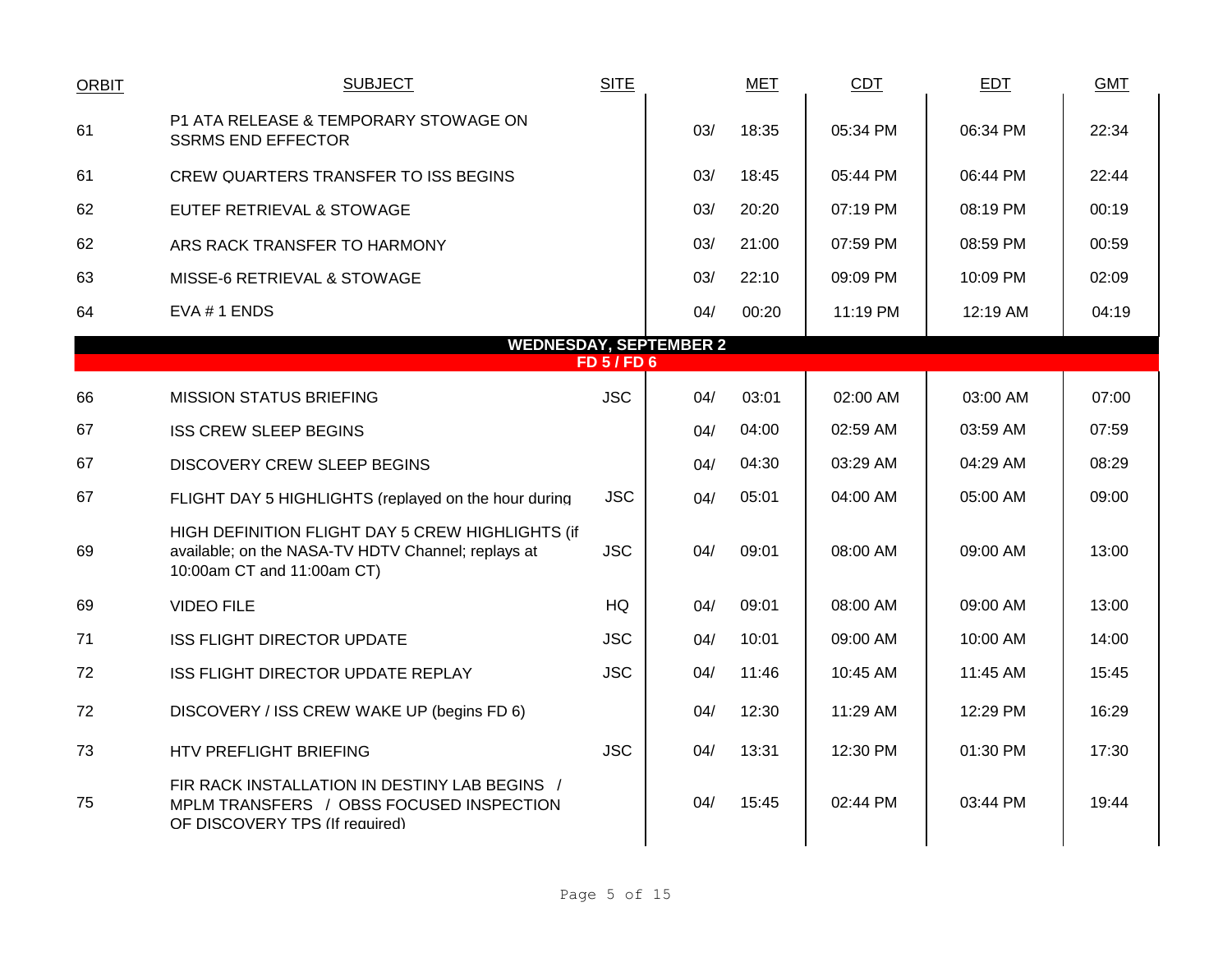| <b>ORBIT</b><br>$\overline{75}$ | <b>SUBJECT</b><br><b>ISS CREW QUARTERS OUTFITTING</b>                                                                                | <b>SITE</b>        | 04/                          | MET<br>15:50 | <b>CDT</b><br>02:49 PM | <b>EDT</b><br>03:49 PM | <b>GMT</b><br>19:49 |
|---------------------------------|--------------------------------------------------------------------------------------------------------------------------------------|--------------------|------------------------------|--------------|------------------------|------------------------|---------------------|
| 75                              | MSRR RACK INSTALLATION IN DESTINY LAB BEGINS                                                                                         |                    | 04/                          | 16:45        | 03:44 PM               | 04:44 PM               | 20:44               |
| 76                              | MELFI-2 INSTALLATION IN DESTINY LAB BEGINS                                                                                           |                    | 04/                          | 17:45        | 04:44 PM               | 05:44 PM               | 21:44               |
| 77                              | CNN ESPANOL / TELEVISA MEXICO'S "Primero Noticias"<br>Program / KCRA-TV LIVE INTERVIEWS                                              | <b>ISS Ku</b>      | 04/                          | 19:35        | 06:34 PM               | 07:34 PM               | 23:34               |
| 78                              | <b>MISSION STATUS BRIEFING</b>                                                                                                       | <b>JSC</b>         | 04/                          | 20:31        | 07:30 PM               | 08:30 PM               | 00:30               |
| 78                              | HTV ONBOARD TRAINING / ISS CREW QUARTERS<br><b>ACTIVATION &amp; CHECKOUT</b>                                                         |                    | 04/                          | 20:30        | 07:29 PM               | 08:29 PM               | 00:29               |
| 79                              | REPLAY OF LIVE INTERVIEWS WITH ENGLISH<br><b>INTERPRETATION</b>                                                                      | <b>JSC</b>         | 04/                          | 21:01        | 08:00 PM               | 09:00 PM               | 01:00               |
| 80                              | TWITTER / YOU TUBE PAO EVENT (in native language<br>only)                                                                            | <b>ISS Ku</b>      | 05/                          | 00:05        | 11:04 PM               | 12:04 AM               | 04:04               |
| 80                              | EVA # 2 PROCEDURE REVIEW                                                                                                             |                    | 05/                          | 00:25        | 11:24 PM               | 12:24 AM               | 04:24               |
|                                 |                                                                                                                                      |                    | <b>THURSDAY, SEPTEMBER 3</b> |              |                        |                        |                     |
|                                 |                                                                                                                                      | <b>FD 6 / FD 7</b> |                              |              |                        |                        |                     |
| 82                              | EVA # 2 CAMPOUT BEGINS (Olivas and Fuglesang)                                                                                        |                    | 05/                          | 02:55        | 01:54 AM               | 02:54 AM               | 06:54               |
| 83                              | <b>ISS CREW SLEEP BEGINS</b>                                                                                                         |                    | 05/                          | 04:00        | 02:59 AM               | 03:59 AM               | 07:59               |
| 83                              | <b>DISCOVERY CREW SLEEP BEGINS</b>                                                                                                   |                    | 05/                          | 04:30        | 03:29 AM               | 04:29 AM               | 08:29               |
| 83                              | FLIGHT DAY 6 HIGHLIGHTS (replayed on the hour during                                                                                 | <b>JSC</b>         | 05/                          | 05:01        | 04:00 AM               | 05:00 AM               | 09:00               |
| 85                              | HIGH DEFINITION FLIGHT DAY 6 CREW HIGHLIGHTS (if<br>available; on the NASA-TV HDTV Channel; replays at<br>10:00am CT and 11:00am CT) | <b>JSC</b>         | 05/                          | 09:01        | 08:00 AM               | 09:00 AM               | 13:00               |
| 86                              | <b>VIDEO FILE</b>                                                                                                                    | HQ                 | 05/                          | 09:01        | 08:00 AM               | 09:00 AM               | 13:00               |
| 87                              | <b>ISS FLIGHT DIRECTOR UPDATE</b>                                                                                                    | <b>JSC</b>         | 05/                          | 10:01        | 09:00 AM               | 10:00 AM               | 14:00               |
| 88                              | ISS FLIGHT DIRECTOR UPDATE REPLAY                                                                                                    | <b>JSC</b>         | 05/                          | 11:46        | 10:45 AM               | 11:45 AM               | 15:45               |
|                                 |                                                                                                                                      |                    |                              |              |                        |                        |                     |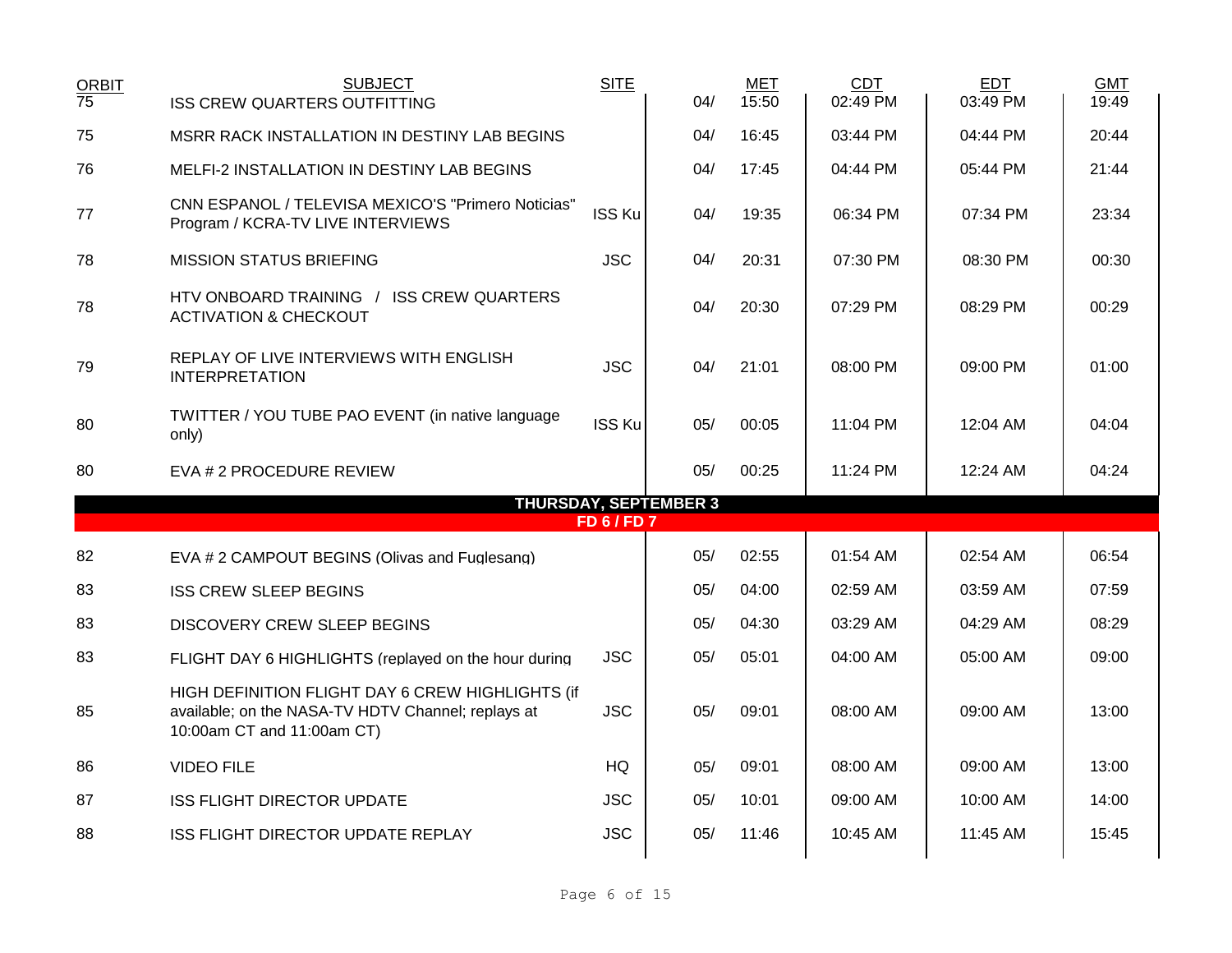| <b>ORBIT</b><br>$\overline{88}$ | <b>SUBJECT</b><br>DISCOVERY / ISS CREW WAKE UP (begins FD 7)                                                                        | <b>SITE</b>        | 05/ | MET<br>12:30 | <b>CDT</b><br>11:29 AM | <b>EDT</b><br>12:29 PM | <b>GMT</b><br>16:29 |
|---------------------------------|-------------------------------------------------------------------------------------------------------------------------------------|--------------------|-----|--------------|------------------------|------------------------|---------------------|
| 89                              | EVA # 2 PREPARATIONS RESUME                                                                                                         |                    | 05/ | 13:05        | 12:04 PM               | 01:04 PM               | 17:04               |
| 90                              | <b>MPLM TRANSFERS RESUME</b>                                                                                                        |                    | 05/ | 15:30        | 02:29 PM               | 03:29 PM               | 19:29               |
| 91                              | EVA # 2 BEGINS (Olivas and Fuglesang)                                                                                               |                    | 05/ | 17:20        | 04:19 PM               | 05:19 PM               | 21:19               |
| 92                              | NEW ATA REMOVAL FROM LMC                                                                                                            |                    | 05/ | 18:15        | 05:14 PM               | 06:14 PM               | 22:14               |
| 93                              | NEW ATA INSTALLATION ONTO P1 TRUSS BEGINS                                                                                           |                    | 05/ | 19:35        | 06:34 PM               | 07:34 PM               | 23:34               |
| 93                              | OLD ATA REMOVAL FROM SSRMS END EFFECTOR                                                                                             |                    | 05/ | 20:00        | 06:59 PM               | 07:59 PM               | 23:59               |
| 94                              | OLD ATA INSTALLATION ONTO LMC                                                                                                       |                    | 05/ | 21:55        | 08:54 PM               | 09:54 PM               | 01:54               |
| 96                              | EVA # 2 ENDS                                                                                                                        |                    | 05/ | 23:50        | 10:49 PM               | 11:49 PM               | 03:49               |
|                                 | <b>FRIDAY, SEPTEMBER 4</b>                                                                                                          | <b>FD 7 / FD 8</b> |     |              |                        |                        |                     |
| 97                              | <b>MISSION STATUS BRIEFING</b>                                                                                                      | <b>JSC</b>         | 06/ | 01:31        | 12:30 AM               | 01:30 AM               | 05:30               |
| 98                              | <b>ISS CREW SLEEP BEGINS</b>                                                                                                        |                    | 06/ | 03:30        | 02:29 AM               | 03:29 AM               | 07:29               |
| 98                              | <b>DISCOVERY CREW SLEEP BEGINS</b>                                                                                                  |                    | 06/ | 04:00        | 02:59 AM               | 03:59 AM               | 07:59               |
| 99                              | FLIGHT DAY 7 HIGHLIGHTS (replayed on the hour during<br>crew sleep)                                                                 | <b>JSC</b>         | 06/ | 04:01        | 03:00 AM               | 04:00 AM               | 08:00               |
| 102                             | HIGH DEFINITION FLIGHT DAY 7 CREW HIGHLIGHTS (if<br>available; on the NASA-TV HDTV Channel; replays at<br>9:00am CT and 10:00am CT) | <b>JSC</b>         | 06/ | 08:01        | 07:00 AM               | 08:00 AM               | 12:00               |
| 102                             | <b>VIDEO FILE</b>                                                                                                                   | HQ                 | 06/ | 08:01        | 07:00 AM               | 08:00 AM               | 12:00               |
| 103                             | <b>ISS FLIGHT DIRECTOR UPDATE</b>                                                                                                   | <b>JSC</b>         | 06/ | 09:31        | 08:30 AM               | 09:30 AM               | 13:30               |
| 103                             | ISS FLIGHT DIRECTOR UPDATE REPLAY                                                                                                   | <b>JSC</b>         | 06/ | 10:46        | 09:45 AM               | 10:45 AM               | 14:45               |
| 104                             | DISCOVERY / ISS CREW WAKE UP (begins FD 8)                                                                                          |                    | 06/ | 12:00        | 10:59 AM               | 11:59 AM               | 15:59               |
| 106                             | DISCOVERY / ISS OFF-DUTY PERIOD BEGINS                                                                                              |                    | 06/ | 15:00        | 01:59 PM               | 02:59 PM               | 18:59               |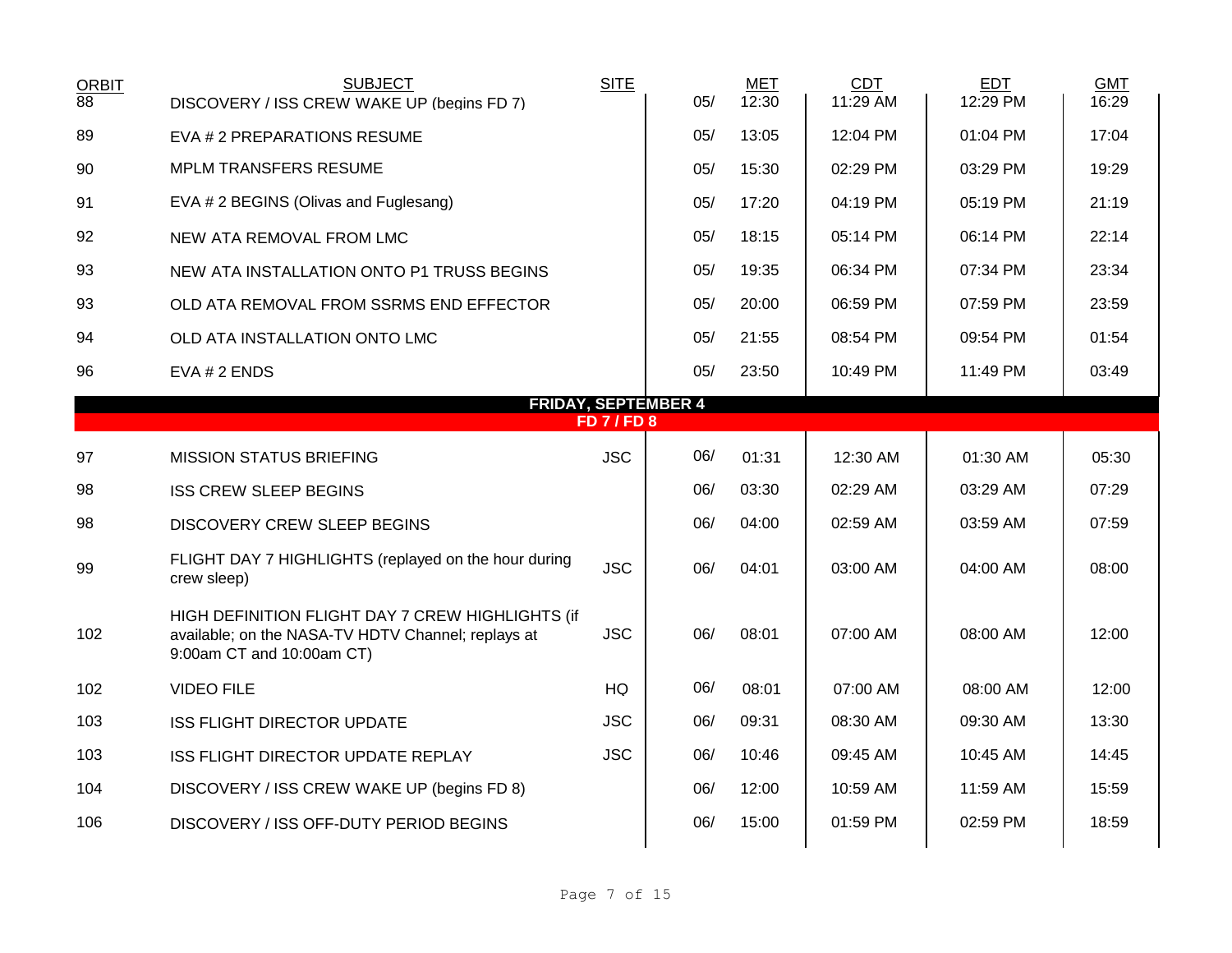| <b>ORBIT</b><br>107 | <b>SUBJECT</b><br><b>MISSION STATUS BRIEFING</b>                                                                                    | <b>SITE</b><br><b>JSC</b> | 06/ | <b>MET</b><br>17:01 | <b>CDT</b><br>04:00 PM | <b>EDT</b><br>05:00 PM | <b>GMT</b><br>21:00 |
|---------------------|-------------------------------------------------------------------------------------------------------------------------------------|---------------------------|-----|---------------------|------------------------|------------------------|---------------------|
| 109                 | JOINT CREW NEWS CONFERENCE                                                                                                          | <b>ISS Ku</b>             | 06/ | 20:50               | 07:49 PM               | 08:49 PM               | 00:49               |
| 110                 | MPLM TRANSFERS RESUME                                                                                                               |                           | 06/ | 21:30               | 08:29 PM               | 09:29 PM               | 01:29               |
| 110                 | JOINT CREW NEWS CONFERENCE REPLAY WITH<br><b>ENGLISH INTERPRETATION</b>                                                             | <b>JSC</b>                | 06/ | 22:01               | 09:00 PM               | 10:00 PM               | 02:00               |
| 111                 | EVA # 3 PROCEDURE REVIEW                                                                                                            |                           | 06/ | 23:55               | 10:54 PM               | 11:54 PM               | 03:54               |
|                     | <b>SATURDAY, SEPTEMBER 5</b>                                                                                                        |                           |     |                     |                        |                        |                     |
|                     |                                                                                                                                     | <b>FD 8/FD 9</b>          |     |                     |                        |                        |                     |
| 113                 | EVA #3 CAMPOUT BEGINS (Olivas and Fuglesang)                                                                                        |                           | 07/ | 02:25               | 01:24 AM               | 02:24 AM               | 06:24               |
| 114                 | <b>ISS CREW SLEEP BEGINS</b>                                                                                                        |                           | 07/ | 03:30               | 02:29 AM               | 03:29 AM               | 07:29               |
| 114                 | <b>DISCOVERY CREW SLEEP BEGINS</b>                                                                                                  |                           | 07/ | 04:00               | 02:59 AM               | 03:59 AM               | 07:59               |
| 115                 | FLIGHT DAY 8 HIGHLIGHTS (replayed on the hour during<br>crew sleep)                                                                 | <b>JSC</b>                | 07/ | 04:01               | 03:00 AM               | 04:00 AM               | 08:00               |
| 117                 | HIGH DEFINITION FLIGHT DAY 8 CREW HIGHLIGHTS (if<br>available; on the NASA-TV HDTV Channel; replays at<br>9:00am CT and 10:00am CT) | <b>JSC</b>                | 07/ | 08:01               | 07:00 AM               | 08:00 AM               | 12:00               |
| 118                 | <b>ISS FLIGHT DIRECTOR UPDATE</b>                                                                                                   | <b>JSC</b>                | 07/ | 09:31               | 08:30 AM               | 09:30 AM               | 13:30               |
| 119                 | ISS FLIGHT DIRECTOR UPDATE REPLAY                                                                                                   | <b>JSC</b>                | 07/ | 10:46               | 09:45 AM               | 10:45 AM               | 14:45               |
| 120                 | DISCOVERY / ISS CREW WAKE UP (begins FD 9)                                                                                          |                           | 07/ | 12:00               | 10:59 AM               | 11:59 AM               | 15:59               |
| 120                 | EVA #3 PREPARATIONS RESUME                                                                                                          |                           | 07/ | 12:35               | 11:34 AM               | 12:34 PM               | 16:34               |
| 123                 | EVA #3 BEGINS (Olivas and Fuglesang)                                                                                                |                           | 07/ | 16:50               | 03:49 PM               | 04:49 PM               | 20:49               |
| 123                 | MPLM TRANSFERS RESUME                                                                                                               |                           | 07/ | 17:05               | 04:04 PM               | 05:04 PM               | 21:04               |
| 123                 | S3 PAS DEPLOYMENT                                                                                                                   |                           | 07/ | 17:25               | 04:24 PM               | 05:24 PM               | 21:24               |
| 124                 | RGA #2 REMOVAL / REPLACEMENT BEGINS                                                                                                 |                           | 07/ | 18:55               | 05:54 PM               | 06:54 PM               | 22:54               |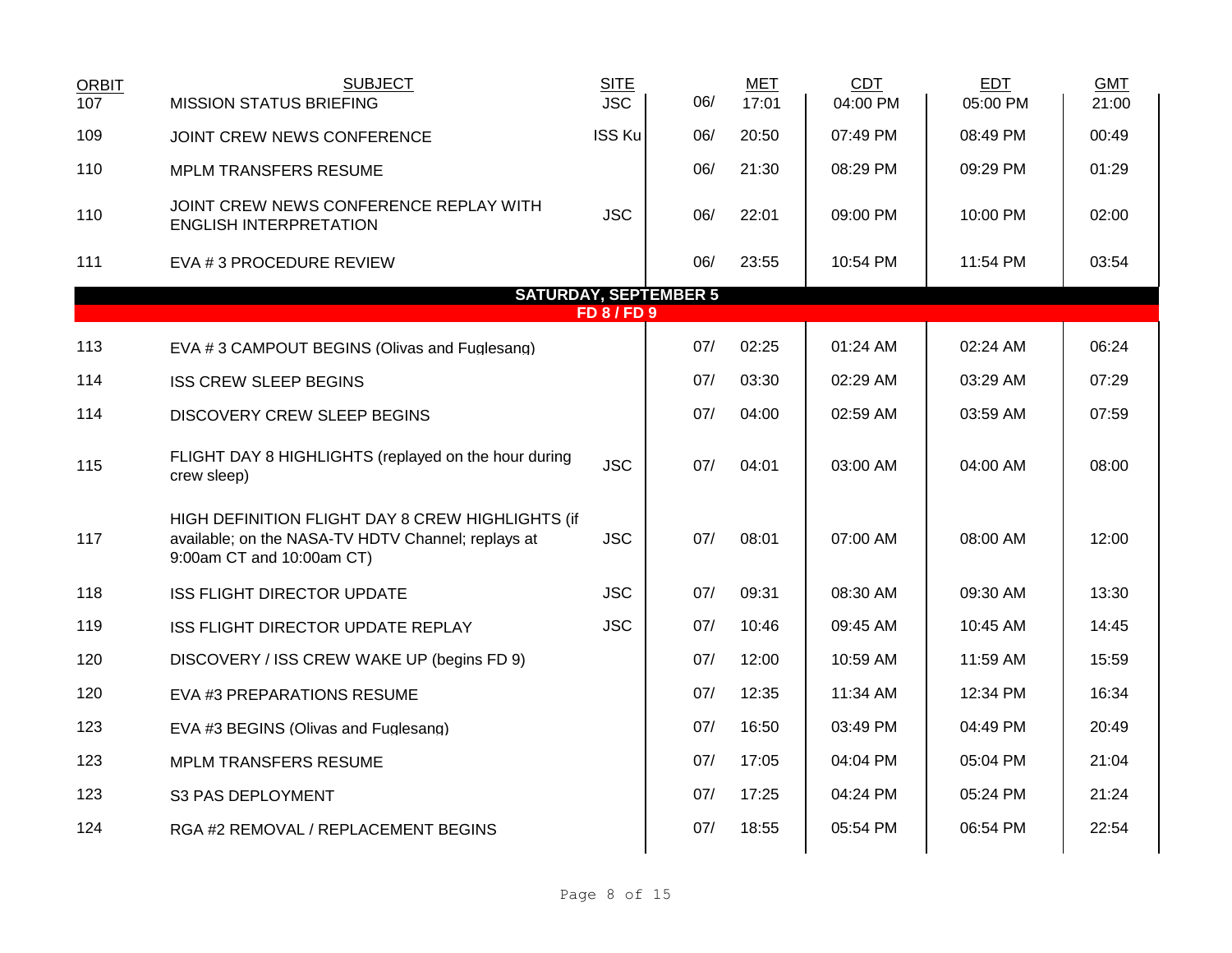| <b>ORBIT</b> | <b>SUBJECT</b>                                                                                                                      | <b>SITE</b>         |                            | <b>MET</b> | <b>CDT</b> | <b>EDT</b> | <b>GMT</b> |  |  |  |  |
|--------------|-------------------------------------------------------------------------------------------------------------------------------------|---------------------|----------------------------|------------|------------|------------|------------|--|--|--|--|
| 125          | PMA 3 HEATER CABLE CONNECTIONS / S0 RPCM<br>REMOVAL & REPLACEMENT                                                                   |                     | 07/                        | 19:55      | 06:54 PM   | 07:54 PM   | 23:54      |  |  |  |  |
| 125          | TRANQUILITY NODE 3 AVIONICS CABLE ROUTING                                                                                           |                     | 07/                        | 20:40      | 07:39 PM   | 08:39 PM   | 00:39      |  |  |  |  |
| 126          | EVA #3 ENDS                                                                                                                         |                     | 07/                        | 23:20      | 10:19 PM   | 11:19 PM   | 03:19      |  |  |  |  |
|              | <b>SUNDAY, SEPTEMBER 6</b>                                                                                                          |                     |                            |            |            |            |            |  |  |  |  |
|              |                                                                                                                                     | <b>FD 9 / FD 10</b> |                            |            |            |            |            |  |  |  |  |
| 128          | <b>MISSION STATUS BRIEFING</b>                                                                                                      | <b>JSC</b>          | 08/                        | 01:01      | 12:00 AM   | 01:00 AM   | 05:00      |  |  |  |  |
| 129          | <b>ISS CREW SLEEP BEGINS</b>                                                                                                        |                     | 08/                        | 03:00      | 01:59 AM   | 02:59 AM   | 06:59      |  |  |  |  |
| 130          | DISCOVERY CREW SLEEP BEGINS                                                                                                         |                     | 08/                        | 03:30      | 02:29 AM   | 03:29 AM   | 07:29      |  |  |  |  |
| 130          | FLIGHT DAY 9 HIGHLIGHTS (replayed on the hour during<br>crew sleep)                                                                 | <b>JSC</b>          | 08/                        | 04:01      | 03:00 AM   | 04:00 AM   | 08:00      |  |  |  |  |
| 132          | HIGH DEFINITION FLIGHT DAY 9 CREW HIGHLIGHTS (if<br>available; on the NASA-TV HDTV Channel; replays at<br>9:00am CT and 10:00am CT) | <b>JSC</b>          | 08/                        | 08:01      | 07:00 AM   | 08:00 AM   | 12:00      |  |  |  |  |
| 134          | <b>ISS FLIGHT DIRECTOR UPDATE</b>                                                                                                   | <b>JSC</b>          | 08/                        | 09:01      | 08:00 AM   | 09:00 AM   | 13:00      |  |  |  |  |
| 134          | ISS FLIGHT DIRECTOR UPDATE REPLAY                                                                                                   | <b>JSC</b>          | 08/                        | 10:46      | 09:45 AM   | 10:45 AM   | 14:45      |  |  |  |  |
| 135          | DISCOVERY / ISS CREW WAKE UP (begins FD 10)                                                                                         |                     | 08/                        | 11:30      | 10:29 AM   | 11:29 AM   | 15:29      |  |  |  |  |
| 136          | KFOX-TV / KXAN-TV / MILITARY TIMES LIVE<br><b>INTERVIEWS</b>                                                                        | <b>ISS Ku</b>       | 08/                        | 13:55      | 12:54 PM   | 01:54 PM   | 17:54      |  |  |  |  |
| 137          | <b>MPLM TRANSFERS RESUME</b>                                                                                                        |                     | 08/                        | 14:10      | 01:09 PM   | 02:09 PM   | 18:09      |  |  |  |  |
| 138          | HARMONY NODE 2 CBM CONTROLLER PANEL<br><b>INSTALLATION</b>                                                                          |                     | 08/                        | 15:40      | 02:39 PM   | 03:39 PM   | 19:39      |  |  |  |  |
| 138          | <b>MISSION STATUS BRIEFING</b>                                                                                                      | <b>JSC</b>          | 08/                        | 17:01      | 04:00 PM   | 05:00 PM   | 21:00      |  |  |  |  |
| 141          | DISCOVERY CREW OFF DUTY PERIOD BEGINS                                                                                               |                     | 08/                        | 20:30      | 07:29 PM   | 08:29 PM   | 00:29      |  |  |  |  |
|              |                                                                                                                                     |                     | <b>MONDAY, SEPTEMBER 7</b> |            |            |            |            |  |  |  |  |
|              |                                                                                                                                     | FD 10 / FD 11       |                            |            |            |            |            |  |  |  |  |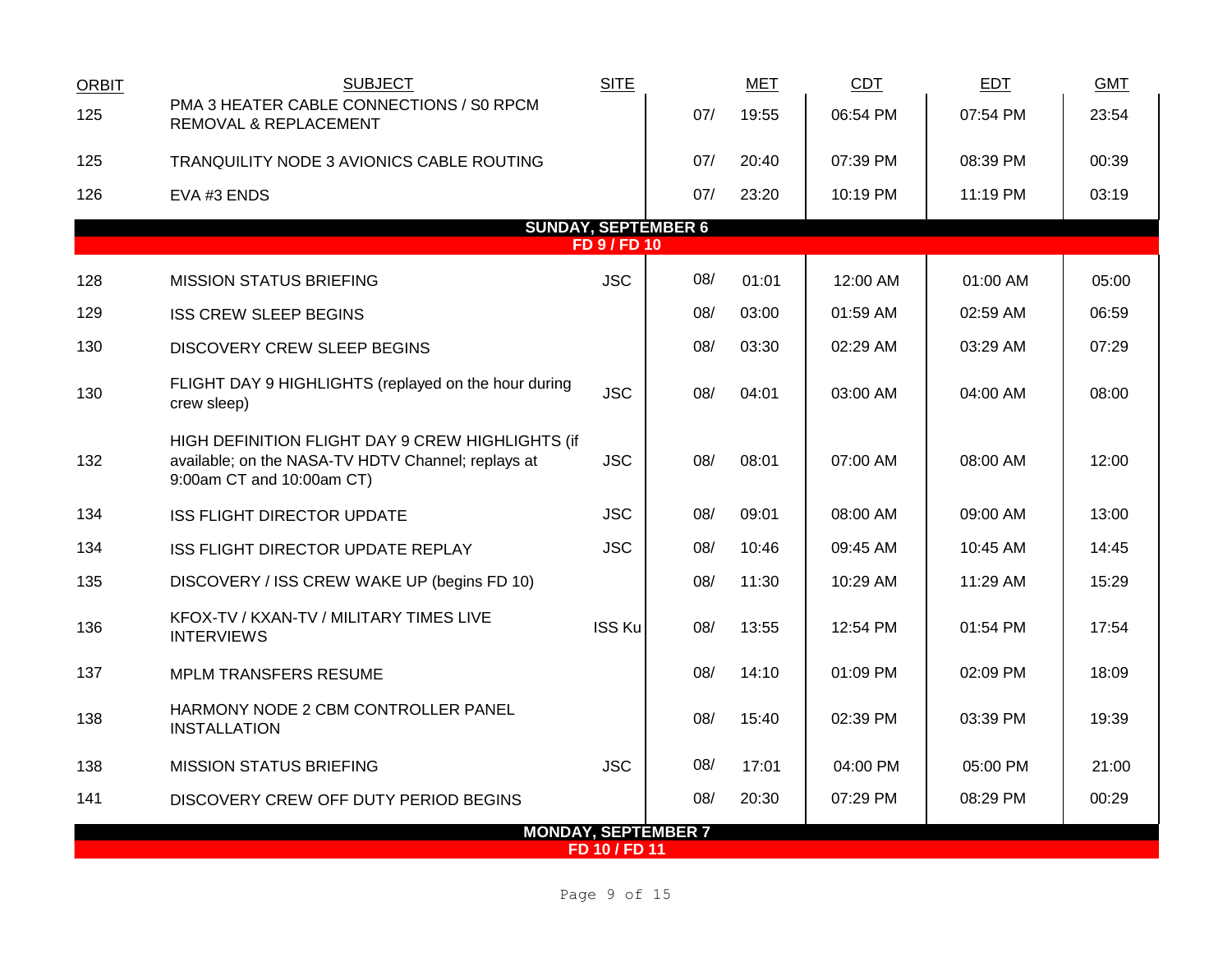| <b>ORBIT</b> | <b>SUBJECT</b>                                                                                                                       | <b>SITE</b>   |     | <b>MET</b> | <b>CDT</b> | <b>EDT</b> | <b>GMT</b> |
|--------------|--------------------------------------------------------------------------------------------------------------------------------------|---------------|-----|------------|------------|------------|------------|
| 143          | <b>ESA PAO EVENT</b>                                                                                                                 | <b>ISS Ku</b> | 09/ | 01:10      | 12:09 AM   | 01:09 AM   | 05:09      |
| 144          | REPLAY OF ESA PAO EVENT WITH ENGLISH<br><b>INTERPRETATION</b>                                                                        | <b>JSC</b>    | 09/ | 02:31      | 01:30 AM   | 02:30 AM   | 06:30      |
| 145          | <b>ISS CREW SLEEP BEGINS</b>                                                                                                         |               | 09/ | 03:00      | 01:59 AM   | 02:59 AM   | 06:59      |
| 145          | <b>DISCOVERY CREW SLEEP BEGINS</b>                                                                                                   |               | 09/ | 03:30      | 02:29 AM   | 03:29 AM   | 07:29      |
| 145          | FLIGHT DAY 10 HIGHLIGHTS (replayed on the hour during<br>crew sleep)                                                                 | <b>JSC</b>    | 09/ | 04:01      | 03:00 AM   | 04:00 AM   | 08:00      |
| 147          | HIGH DEFINITION FLIGHT DAY 10 CREW HIGHLIGHTS<br>(if available; on the NASA-TV HDTV Channel; replays at<br>9:00am CT and 10:00am CT) | <b>JSC</b>    | 09/ | 08:01      | 07:00 AM   | 08:00 AM   | 12:00      |
| 147          | <b>VIDEO FILE</b>                                                                                                                    | HQ            | 09/ | 08:01      | 07:00 AM   | 08:00 AM   | 12:00      |
| 148          | <b>ISS FLIGHT DIRECTOR UPDATE</b>                                                                                                    | <b>JSC</b>    | 09/ | 08:31      | 07:30 AM   | 08:30 AM   | 12:30      |
| 150          | ISS FLIGHT DIRECTOR UPDATE REPLAY                                                                                                    | <b>JSC</b>    | 09/ | 10:46      | 09:45 AM   | 10:45 AM   | 14:45      |
| 151          | DISCOVERY / ISS CREW WAKE UP (begins FD 11)                                                                                          |               | 09/ | 11:30      | 10:29 AM   | 11:29 AM   | 15:29      |
| 151          | <b>CREW CHOICE DOWNLINK</b>                                                                                                          |               | 09/ | 13:15      | 12:14 PM   | 01:14 PM   | 17:14      |
| 151          | MPLM EGRESS AND DEACTIVATION                                                                                                         |               | 09/ | 13:35      | 12:34 PM   | 01:34 PM   | 17:34      |
| 152          | TELEMUNDO / WTSP-TV / UNIVISION LIVE INTERVIEWS ISS Ku                                                                               |               | 09/ | 14:10      | 01:09 PM   | 02:09 PM   | 18:09      |
| 153          | REPLAY OF LIVE INTERVIEWS WITH ENGLISH<br><b>INTERPRETATION</b>                                                                      | <b>JSC</b>    | 09/ | 15:31      | 02:30 PM   | 03:30 PM   | 19:30      |
| 154          | <b>SSRMS GRAPPLES MPLM</b>                                                                                                           |               | 09/ | 18:15      | 05:14 PM   | 06:14 PM   | 22:14      |
| 155          | SSRMS DEMATE MPLM FROM HARMONY                                                                                                       |               | 09/ | 19:30      | 06:29 PM   | 07:29 PM   | 23:29      |
| 156          | SSRMS BERTHS MPLM IN DISCOVERY'S PAYLOAD BAY                                                                                         |               | 09/ | 21:00      | 07:59 PM   | 08:59 PM   | 00:59      |
| 156          | <b>MISSION STATUS BRIEFING</b>                                                                                                       | <b>JSC</b>    | 09/ | 21:01      | 08:00 PM   | 09:00 PM   | 01:00      |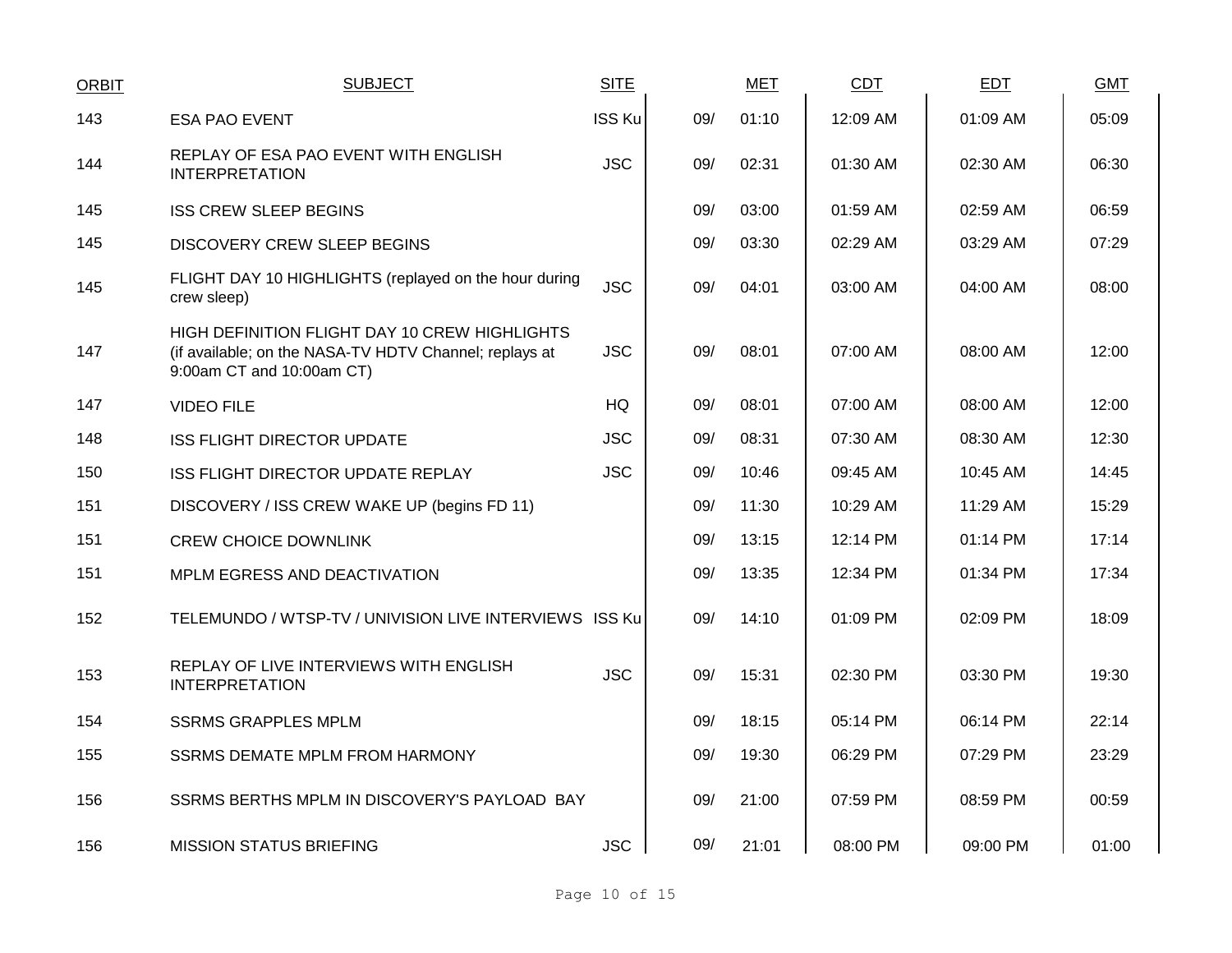| <b>ORBIT</b> | <b>SUBJECT</b>                                                                                                                       | <b>SITE</b>   |     | <b>MET</b> | CDT      | <b>EDT</b> | <b>GMT</b> |
|--------------|--------------------------------------------------------------------------------------------------------------------------------------|---------------|-----|------------|----------|------------|------------|
| 157          | FAREWELL AND HATCH CLOSURE                                                                                                           |               | 09/ | 22:30      | 09:29 PM | 10:29 PM   | 02:29      |
| 158          | RENDEZVOUS TOOL CHECKOUT                                                                                                             |               | 09/ | 22:50      | 09:49 PM | 10:49 PM   | 02:49      |
| 158          | CENTERLINE CAMERA INSTALLATION                                                                                                       |               | 09/ | 23:50      | 10:49 PM | 11:49 PM   | 03:49      |
|              | <b>TUESDAY, SEPTEMBER 8</b>                                                                                                          |               |     |            |          |            |            |
|              |                                                                                                                                      | FD 11 / FD 12 |     |            |          |            |            |
| 160          | <b>ISS CREW SLEEP BEGINS</b>                                                                                                         |               | 10/ | 02:30      | 01:29 AM | 02:29 AM   | 06:29      |
| 160          | DISCOVERY CREW SLEEP BEGINS                                                                                                          |               | 10/ | 03:00      | 01:59 AM | 02:59 AM   | 06:59      |
| 161          | FLIGHT DAY 11 HIGHLIGHTS (replayed on the hour during<br>crew sleep)                                                                 | <b>JSC</b>    | 10/ | 03:01      | 02:00 AM | 03:00 AM   | 07:00      |
| 162          | <b>VIDEO FILE</b>                                                                                                                    | HQ            | 10/ | 07:01      | 06:00 AM | 07:00 AM   | 11:00      |
| 163          | HIGH DEFINITION FLIGHT DAY 11 CREW HIGHLIGHTS<br>(if available; on the NASA-TV HDTV Channel; replays at<br>9:00am CT and 10:00am CT) | <b>JSC</b>    | 10/ | 08:01      | 07:00 AM | 08:00 AM   | 12:00      |
| 164          | <b>ISS FLIGHT DIRECTOR UPDATE</b>                                                                                                    | <b>JSC</b>    | 10/ | 08:31      | 07:30 AM | 08:30 AM   | 12:30      |
| 165          | ISS FLIGHT DIRECTOR UPDATE REPLAY                                                                                                    | <b>JSC</b>    | 10/ | 09:46      | 08:45 AM | 09:45 AM   | 13:45      |
| 165          | DISCOVERY / ISS CREW WAKE UP (begins FD 12)                                                                                          |               | 10/ | 11:00      | 09:59 AM | 10:59 AM   | 14:59      |
| 168          | <b>DISCOVERY UNDOCKS FROM ISS</b>                                                                                                    |               | 10/ | 15:28      | 02:27 PM | 03:27 PM   | 19:27      |
| 168          | DISCOVERY FLYAROUND OF ISS BEGINS                                                                                                    |               | 10/ | 15:53      | 02:52 PM | 03:52 PM   | 19:52      |
| 169          | FINAL SEPARATION FROM ISS                                                                                                            |               | 10/ | 17:11      | 04:10 PM | 05:10 PM   | 21:10      |
| 170          | RMS / OBSS LATE INSPECTION OF DISCOVERY'S TPS<br><b>BEGINS</b>                                                                       |               | 10/ | 19:00      | 05:59 PM | 06:59 PM   | 22:59      |
| 172          | <b>MISSION STATUS BRIEFING</b>                                                                                                       | <b>JSC</b>    | 10/ | 21:01      | 08:00 PM | 09:00 PM   | 01:00      |
| 173          | <b>OBSS BERTH</b>                                                                                                                    |               | 10/ | 23:15      | 10:14 PM | 11:14 PM   | 03:14      |
| 174          | SHUTTLE VTR PLAYBACK OF UNDOCKING                                                                                                    |               | 11/ | 00:30      | 11:29 PM | 12:29 AM   | 04:29      |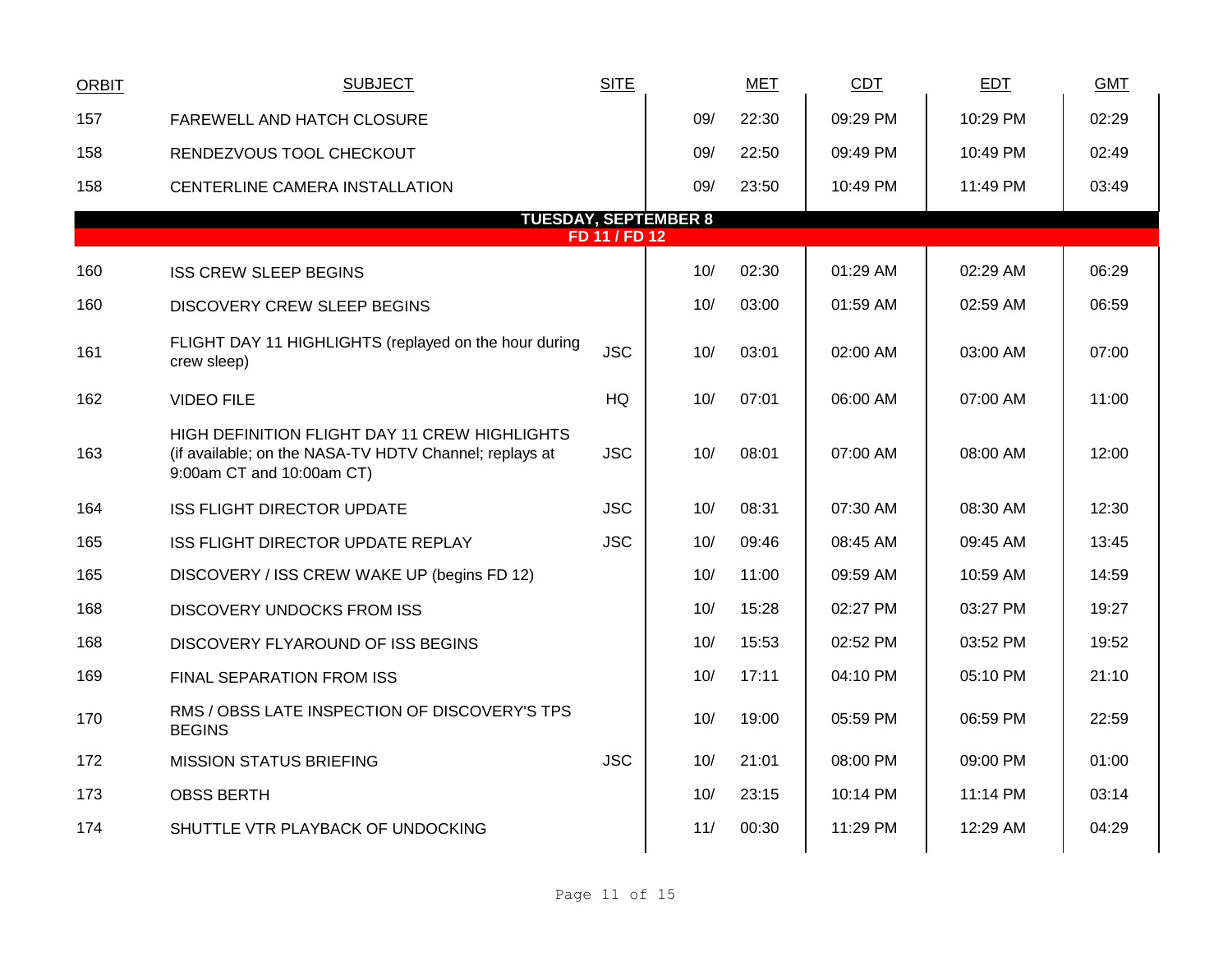| <b>ORBIT</b> | <b>SUBJECT</b>                                                                                                                       | <b>SITE</b>   |                               | <b>MET</b> | <b>CDT</b> | <b>EDT</b> | <b>GMT</b> |
|--------------|--------------------------------------------------------------------------------------------------------------------------------------|---------------|-------------------------------|------------|------------|------------|------------|
|              |                                                                                                                                      | FD 12 / FD 13 | <b>WEDNESDAY, SEPTEMBER 9</b> |            |            |            |            |
| 176          | DISCOVERY CREW SLEEP BEGINS                                                                                                          |               | 11/                           | 03:00      | 01:59 AM   | 02:59 AM   | 06:59      |
| 177          | FLIGHT DAY 12 HIGHLIGHTS (replayed on the hour during<br>crew sleep)                                                                 | <b>JSC</b>    | 11/                           | 03:01      | 02:00 AM   | 03:00 AM   | 07:00      |
| 179          | HIGH DEFINITION FLIGHT DAY 12 CREW HIGHLIGHTS<br>(if available; on the NASA-TV HDTV Channel; replays at<br>9:00am CT and 10:00am CT) | <b>JSC</b>    | 11/                           | 08:01      | 07:00 AM   | 08:00 AM   | 12:00      |
| 180          | <b>VIDEO FILE</b>                                                                                                                    | <b>HQ</b>     | 11/                           | 09:01      | 08:00 AM   | 09:00 AM   | 13:00      |
| 181          | DISCOVERY CREW WAKE UP (begins FD 13)                                                                                                |               | 11/                           | 11:00      | 09:59 AM   | 10:59 AM   | 14:59      |
| 183          | <b>CABIN STOWAGE BEGINS</b>                                                                                                          |               | 11/                           | 14:05      | 01:04 PM   | 02:04 PM   | 18:04      |
| 184          | <b>FCS CHECKOUT</b>                                                                                                                  |               | 11/                           | 15:10      | 02:09 PM   | 03:09 PM   | 19:09      |
| 185          | <b>RCS HOT-FIRE TEST</b>                                                                                                             |               | 11/                           | 16:20      | 03:19 PM   | 04:19 PM   | 20:19      |
| 185          | CBS NEWS / ABC NEWS / CNN LIVE INTERVIEWS                                                                                            | <b>TDRE</b>   | 11/                           | 17:35      | 04:34 PM   | 05:34 PM   | 21:34      |
| 185          | POST MISSION MANAGEMENT TEAM BRIEFING                                                                                                | <b>JSC</b>    | 11/                           | 18:16      | 05:15 PM   | 06:15 PM   | 22:15      |
| 186          | BOUNDARY LAYER TRANSITION / HYTHIRM BRIEFING                                                                                         | <b>JSC</b>    | 11/                           | 20:01      | 07:00 PM   | 08:00 PM   | 00:00      |
| 188          | <b>MISSION STATUS BRIEFING</b>                                                                                                       | <b>JSC</b>    | 11/                           | 21:01      | 08:00 PM   | 09:00 PM   | 01:00      |
| 188          | KOPRA'S RECUMBENT SEAT SET UP                                                                                                        |               | 11/                           | 22:10      | 09:09 PM   | $10:09$ PM | 02:09      |
| 189          | KU-BAND ANTENNA STOWAGE                                                                                                              |               | 11/                           | 23:35      | 10:34 PM   | 11:34 PM   | 03:34      |
|              |                                                                                                                                      | FD 13 / FD 14 | <b>THURSDAY, SEPTEMBER 10</b> |            |            |            |            |
|              |                                                                                                                                      |               |                               |            |            |            |            |
| 191          | DISCOVERY CREW SLEEP BEGINS                                                                                                          |               | 12/                           | 03:00      | 01:59 AM   | 02:59 AM   | 06:59      |
| 192          | FLIGHT DAY 13 HIGHLIGHTS (replayed on the hour during<br>crew sleep)                                                                 | <b>JSC</b>    | 12/                           | 03:01      | 02:00 AM   | 03:00 AM   | 07:00      |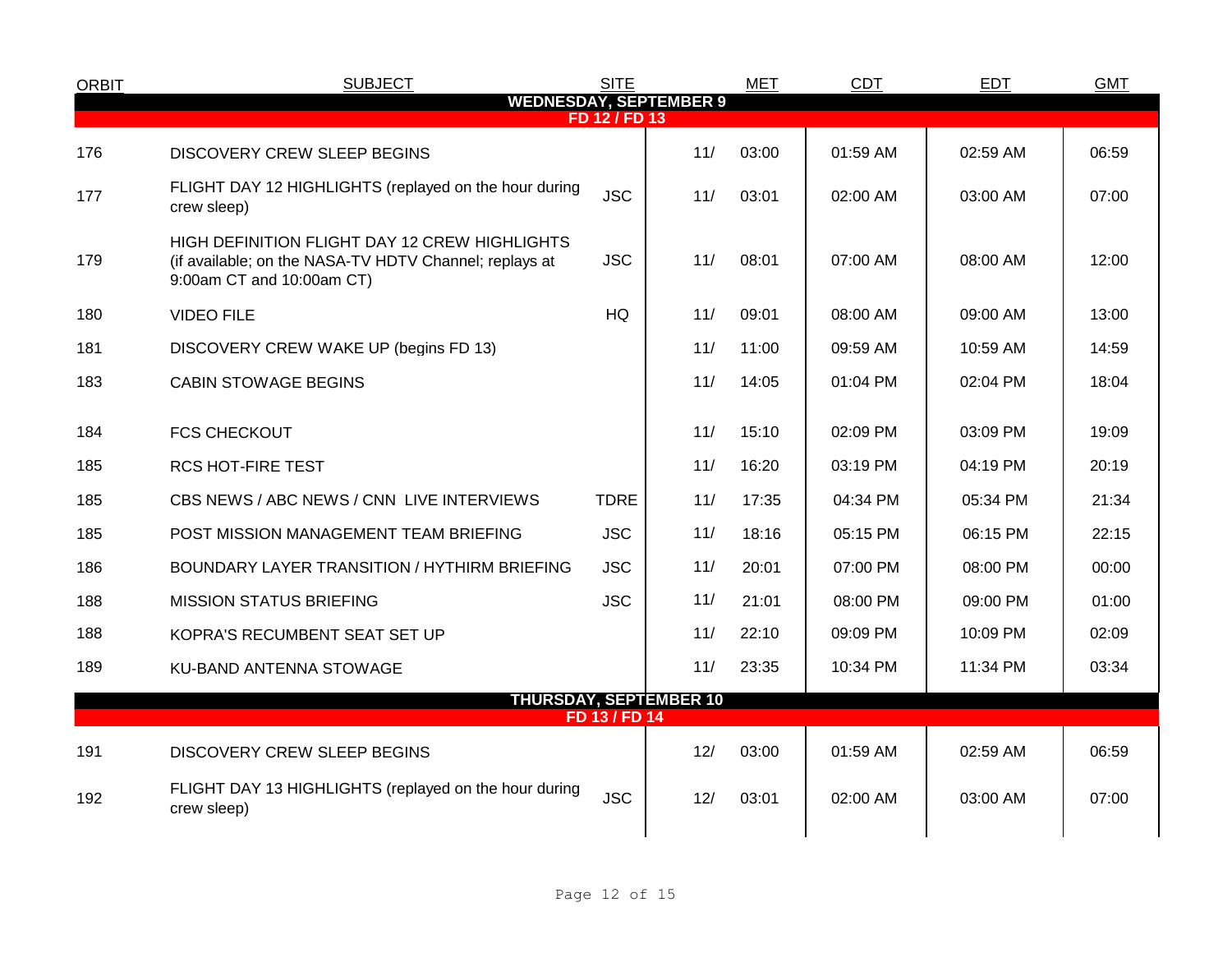| <b>ORBIT</b>               | <b>SUBJECT</b>                                                                                                                       | <b>SITE</b>        |     | <b>MET</b> | <b>CDT</b>       | <b>EDT</b> | <b>GMT</b> |  |
|----------------------------|--------------------------------------------------------------------------------------------------------------------------------------|--------------------|-----|------------|------------------|------------|------------|--|
| 195                        | HIGH DEFINITION FLIGHT DAY 13 CREW HIGHLIGHTS<br>(if available; on the NASA-TV HDTV Channel; replays at<br>9:00am CT and 10:00am CT) | <b>JSC</b>         | 12/ | 08:01      | 07:00 AM         | 08:00 AM   | 12:00      |  |
| 196                        | DISCOVERY CREW WAKE UP (begins FD 14)                                                                                                |                    | 12/ | 11:00      | 09:59 AM         | 10:59 AM   | 14:59      |  |
| 198                        | HTV LAUNCH COVERAGE BEGINS (launch scheduled at<br>12:01pm CT)                                                                       | JSC/<br><b>TAN</b> | 12/ | 12:46      | 11:45 AM         | 12:45 PM   | 16:45      |  |
| 198                        | DEORBIT PREPARATIONS BEGIN                                                                                                           |                    | 12/ | 14:05      | 01:04 PM         | 02:04 PM   | 18:04      |  |
| 200                        | PAYLOAD BAY DOOR CLOSING                                                                                                             |                    | 12/ | 15:26      | 02:25 PM         | 03:25 PM   | 19:25      |  |
| 201                        | <b>DEORBIT BURN</b>                                                                                                                  |                    | 12/ | 18:06      | 05:05 PM         | 06:05 PM   | 22:05      |  |
| 202                        | MILA C-BAND RADAR ACQUISITION OF DISCOVERY                                                                                           |                    | 12/ | 18:56      | 05:55 PM         | 06:55 PM   | 22:55      |  |
| 202                        | <b>KSC LANDING</b>                                                                                                                   | <b>KSC</b>         | 12/ | 19:09      | 06:08 PM         | 07:08 PM   | 23:08      |  |
|                            | POST-LANDING NEWS CONFERENCE                                                                                                         | <b>KSC</b>         |     |            | NET L+2 HRS.     |            |            |  |
|                            | ENTRY FLIGHT CONTROL TEAM VIDEO REPLAY<br>(replayed after Post-Landing News Conference)                                              | <b>JSC</b>         |     |            | $\sim$ L+3 HRS.  |            |            |  |
|                            | STS-128 MISSION HIGHLIGHTS VIDEO REPLAY<br>(replayed after Entry Flight Control Team Video)                                          | <b>JSC</b>         |     |            | $~$ - L+3.5 HRS. |            |            |  |
|                            |                                                                                                                                      |                    |     |            |                  |            |            |  |
| <b>DEFINITION OF TERMS</b> |                                                                                                                                      |                    |     |            |                  |            |            |  |
| AMC:                       | <b>Americom Satellite</b>                                                                                                            |                    |     |            |                  |            |            |  |

ARS: Air Revitalization System ATA: Ammonia Tank Assembly CBM: Common Berthing Mechanism CST: Central Standard Time CHECS: Crew Health Care System C.O.L.B.E.R.T. - Combined Operational Load Bearing External Resistance Treadmill Destiny: U.S. Laboratory on ISS EMU: Extravehicular Mobility Unit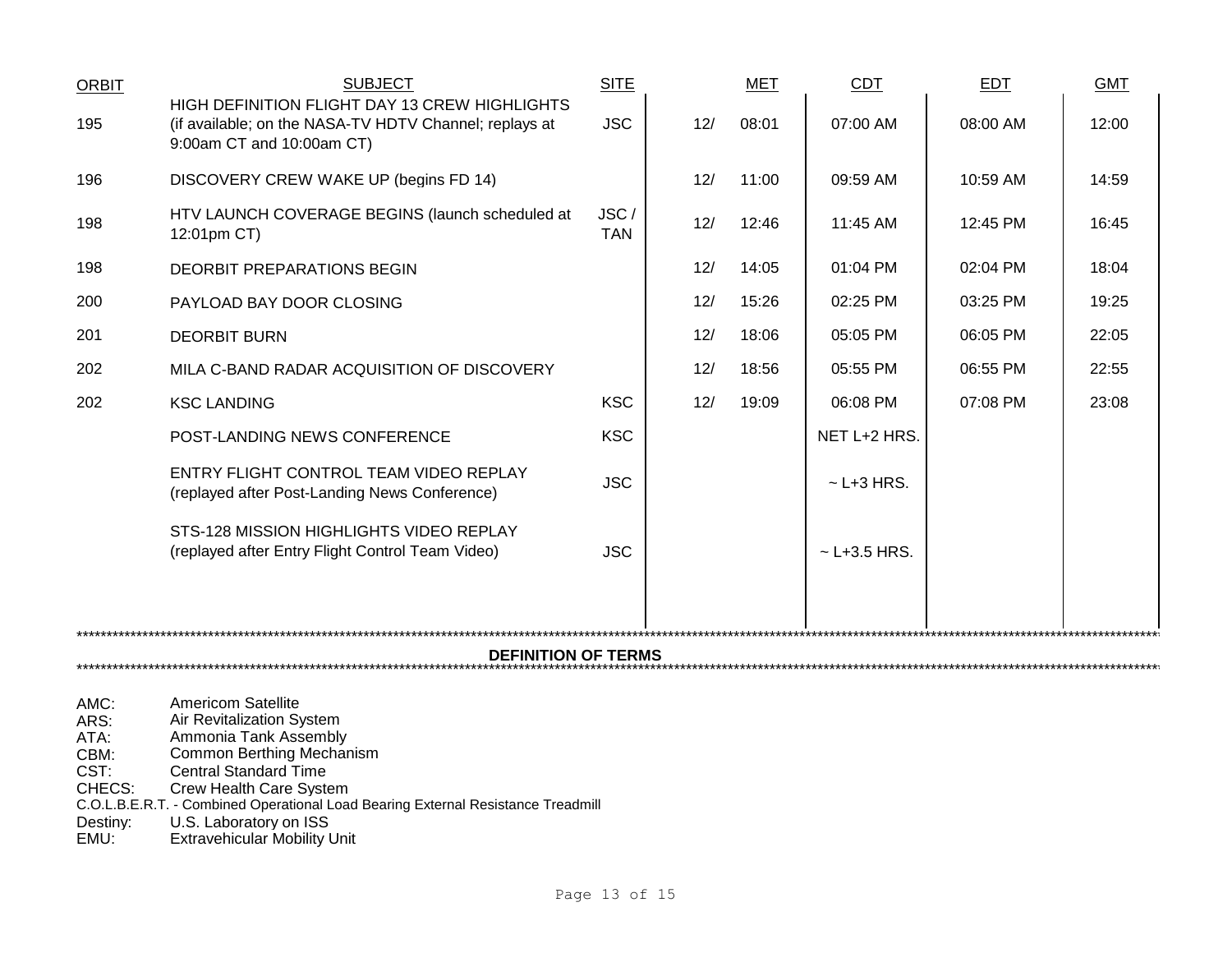| <b>ORBIT</b>         | <b>SUBJECT</b>                                                                                              | <b>SITE</b> | MET | <b>CDT</b> | EDT | <b>GMT</b> |
|----------------------|-------------------------------------------------------------------------------------------------------------|-------------|-----|------------|-----|------------|
| EST:                 | <b>Eastern Standard Time</b>                                                                                |             |     |            |     |            |
| EUTEF:               | European Technology Exposure Facility                                                                       |             |     |            |     |            |
| EVA:                 | <b>Extravehicular Activity</b>                                                                              |             |     |            |     |            |
| FCS:                 | <b>Flight Control System</b>                                                                                |             |     |            |     |            |
| FD:                  | <b>Flight Day</b>                                                                                           |             |     |            |     |            |
| FIR:                 | <b>Fluids Integration Rack</b>                                                                              |             |     |            |     |            |
| GMT:                 | <b>Greenwich Mean Time</b>                                                                                  |             |     |            |     |            |
| HARMONY: Node 2      |                                                                                                             |             |     |            |     |            |
| HD:                  | <b>High Definition Television</b>                                                                           |             |     |            |     |            |
| HQ:                  | <b>NASA Headquarters</b>                                                                                    |             |     |            |     |            |
| HTV:                 | Japanese H-II Transfer Vehicle                                                                              |             |     |            |     |            |
| HYTHIRM:             | Hypersonic Thermodynamic Infrared Measurements                                                              |             |     |            |     |            |
| ISS:                 | <b>International Space Station</b>                                                                          |             |     |            |     |            |
| JSC:                 | Johnson Space Center                                                                                        |             |     |            |     |            |
| KSC:                 | <b>Kennedy Space Center</b>                                                                                 |             |     |            |     |            |
| L.<br>LIMO:          | Launch or Landing time                                                                                      |             |     |            |     |            |
| LMC:                 | Live Interview Media Outlet channel<br>Lightweight Mission Peculiar Equipment Support Structure Carrier     |             |     |            |     |            |
| MECO:                | Main Engine Cut-Off                                                                                         |             |     |            |     |            |
|                      |                                                                                                             |             |     |            |     |            |
| MELFI:               | Minus Eighty-Degree Laboratory Freezer for ISS                                                              |             |     |            |     |            |
| MET:                 | Mission Elapsed Time, which begins at the moment of launch and is read: DAYS/HOURS:MINUTES. LAUNCH=00/00:00 |             |     |            |     |            |
| MILA                 | Merritt Island, Florida Tracking Station                                                                    |             |     |            |     |            |
| MISSE:               | Materials International Space Station Experiment                                                            |             |     |            |     |            |
| MMT:                 | <b>Mission Management Team</b>                                                                              |             |     |            |     |            |
| <b>MPLM</b>          | Multi-Purpose Logistics Module                                                                              |             |     |            |     |            |
| MS:                  | <b>Mission Specialist</b>                                                                                   |             |     |            |     |            |
| MSRR:                | Materials Science Research Rack                                                                             |             |     |            |     |            |
| NET:                 | No Earlier Than                                                                                             |             |     |            |     |            |
| OBSS:                | Orbiter Boom Sensor System                                                                                  |             |     |            |     |            |
| ODS:                 | <b>Orbiter Docking System</b>                                                                               |             |     |            |     |            |
| OMS:                 | <b>Orbital Maneuvering System</b>                                                                           |             |     |            |     |            |
| PAO:                 | <b>Public Affairs office</b>                                                                                |             |     |            |     |            |
| PAS:                 | Payload Attachment System                                                                                   |             |     |            |     |            |
| RCS:                 | <b>Reaction Control System</b>                                                                              |             |     |            |     |            |
| RGA:                 | Rate Gyro Assembly on ISS                                                                                   |             |     |            |     |            |
| RMS:                 | Remote Manipulator System on Discovery                                                                      |             |     |            |     |            |
| RPCM:                | <b>Remote Power Control Module</b>                                                                          |             |     |            |     |            |
| RPM:                 | Rendezvous Pitch Maneuver                                                                                   |             |     |            |     |            |
| $S0$ :               | <b>Starboard Zero Truss Segment</b>                                                                         |             |     |            |     |            |
| $S1$ :               | <b>Starboard One Truss Segment</b>                                                                          |             |     |            |     |            |
| S3:<br><b>SSRMS:</b> | <b>Starboard Three Truss Segment</b>                                                                        |             |     |            |     |            |
| STS:                 | Space Station Remote Manipulator System (Canadarm2 ISS Robotic Arm)                                         |             |     |            |     |            |
| TAN:                 | Space Transportation System<br>Tanegashima Space Center, Japan                                              |             |     |            |     |            |
|                      |                                                                                                             |             |     |            |     |            |